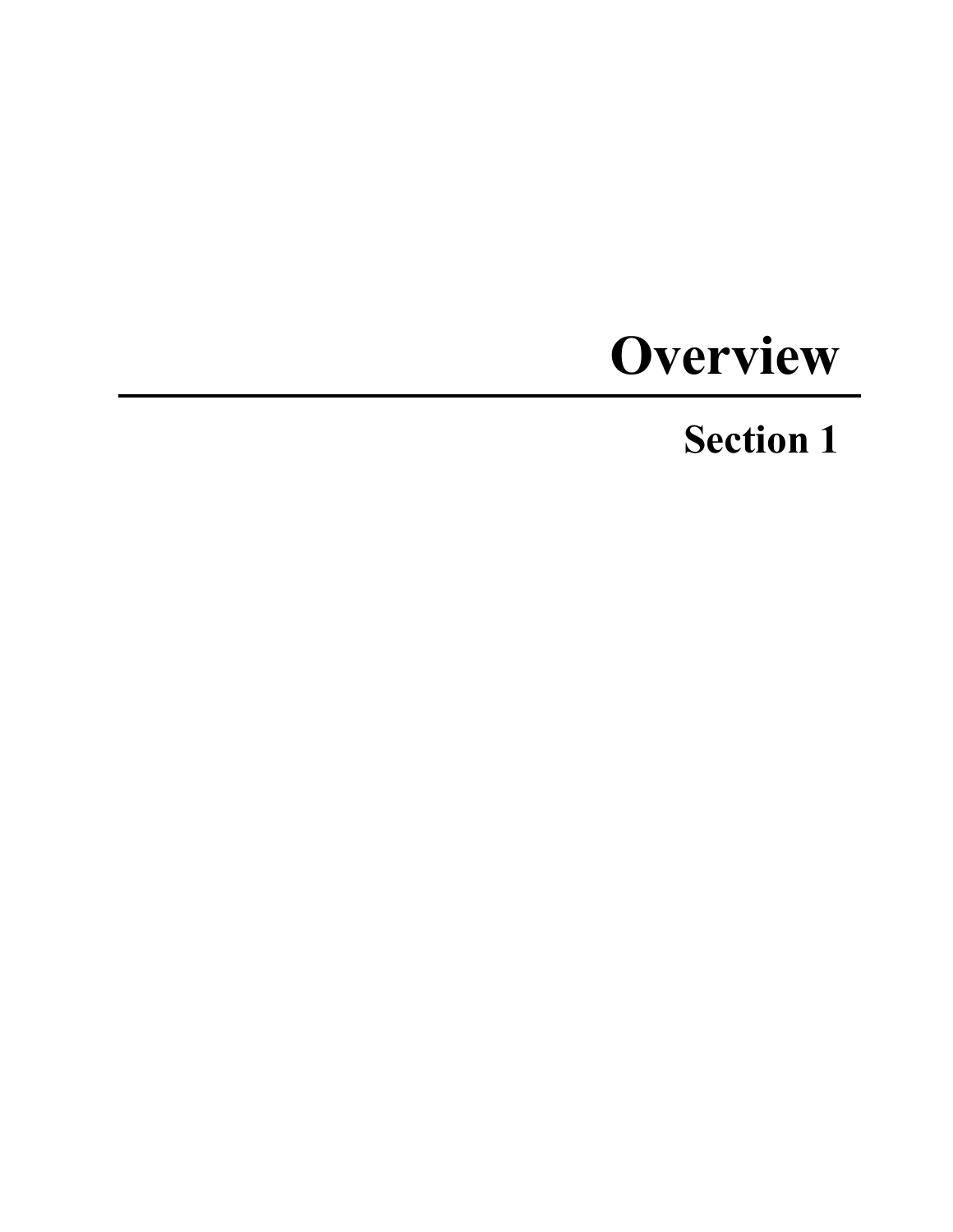## **In This Section**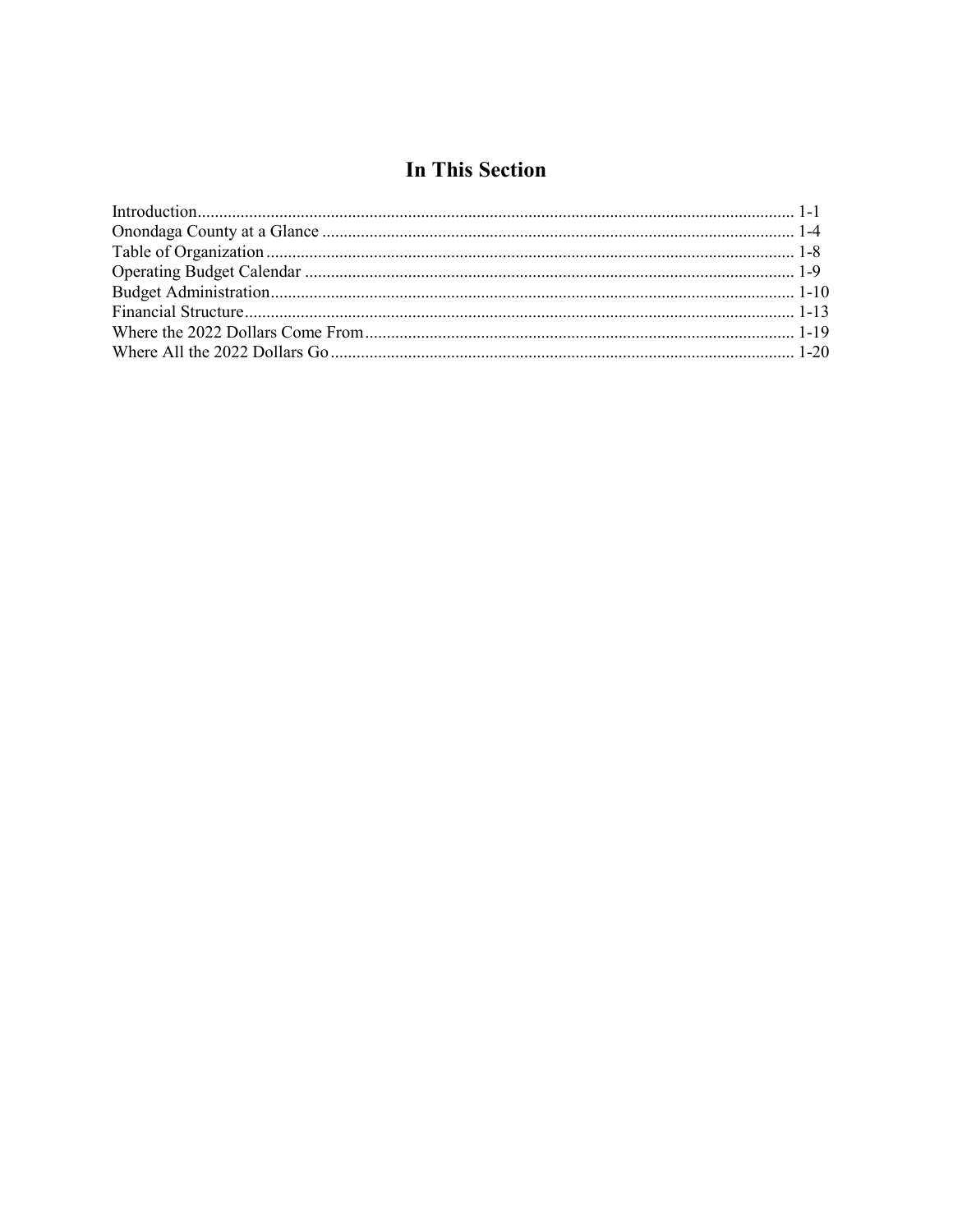## **Introduction**

#### **About This Document**

This document presents Onondaga County's 2022 Annual Budget. Hereinafter the terms *tentative budget*  and *executive budget* are used interchangeably. The 2022 Budget is one of a series of documents produced by Onondaga County to help administrators, elected officials, and interested others understand the issues facing the County and the steps being taken to address them.

Simply stated, a budget is the plan that a government will use to reach its goals. In order to be most effective, four important components must be included in a budget document.

- 1. Policy Orientation The budget defines the executive direction and general goals for the community. Any significant policy changes should be explained.
- 2. Financial Planning The budget explains where funding comes from and how the money will be used. The budget also contains information about how much debt the government owes, and for what it borrows.
- 3. Operational Focus –The budget provides direction for managers to develop priorities and plans through goals and objectives. It also helps to establish performance expectations.
- 4. Effective Communications Budgets are one of the most important ways that governmental priorities and activities are communicated to the public.

The format of this document is designed to be easily read and understood. Generally, the presentation of the information is straightforward and self-evident. Where it is not, explanatory notes are provided.

This budget is divided into seven sections, which are separated by divider pages. The divider pages are accompanied by a listing of the section contents, which facilitates finding the desired information.

#### **Budget Document Format**

The first numbered section is an *overview* of the budgeting process. It contains explanations of how the budget is developed, how it is monitored and how it can be changed. In addition, it includes "Onondaga County at a Glance," which contains a thumbnail sketch of Onondaga County, and the County's table of organization.

The second section is a *fiscal summary*. It contains information on the County's financial condition, and includes summaries of appropriations, revenues, and staffing levels.

The third, fourth, and fifth sections contain detailed line item budgets for County departments engaged in *administration and financial services, human services,* and *physical services,* respectively. A budget is presented for each organizational unit for which "budget control" is exercised. Budget control essentially forms the boundaries between County departments, divisions and agencies.

A brief profile, which includes the organization's mission, vision, goals, and accomplishments, is presented with an organization chart, the organization's line item budget, and roster of budgeted positions. Program Narratives have also been incorporated into this main document, which contain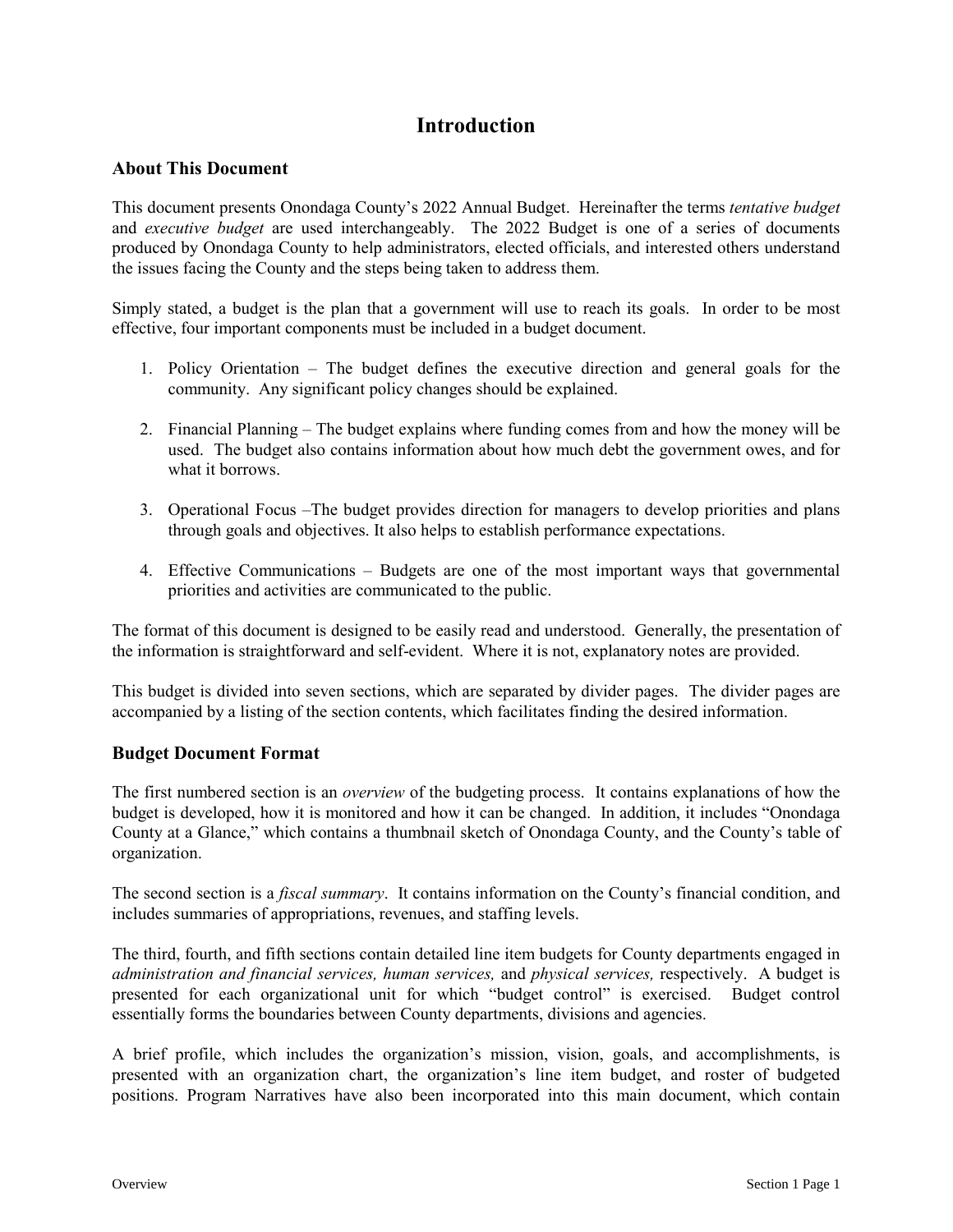descriptions of the varied functional programs provided by Onondaga County government. Grant projects managed by the organization are also presented.

The sixth section contains information about the County's *debt service and capital planning*, including debt schedules and summaries of the debt and capital processes. *Appendices*, the last section, includes a glossary of budget terms, the County's expense code classifications, salary plans for the County workforce, the County's investment policy and the Explanation of Tax Rates and Equalization Report.

#### **The Budget Documents**

Following is a description of the series of documents that are related to the budgeting process.

This document series includes:

**Annual Budget**. The Annual Budget is an operating budget that lists revenues and appropriations for Onondaga County government. Article VI of the County's Administrative Code, Section 6.03b and 6.04 requires the document. Note: When submitted for consideration to the County Legislature, it is published as the "Executive" Budget. When approved by the Legislature it is published as the "Annual" Budget.

**Capital Improvement Plan**. This six-year document contains descriptions of proposed capital improvements and the associated project costs. It also contains useful information about the capital planning process. It is required by Article VI of the County's Administrative Code, Section 6.02. Note: When submitted for consideration to the County Legislature, it is published as the "Executive" Capital Improvement Plan. When approved by the Legislature it is published as the "Capital Improvement Plan."

**Onondaga Community College (OCC) Annual Budget***.* The OCC budget lists revenues and appropriations associated with the College. It also describes proposed capital improvements. The document is required by Article XXIV of the County's Administrative Code. Note: When submitted for consideration to the County Legislature, it is published as the "Tentative Annual" Community College Budget. When approved by the Legislature it is published as the "Annual" Community College Budget**.** 

#### **Access to the Budget Document Series**

The Operating Budget and Capital Improvement documents are available on the County's website, **www.ongov.net/finance/**.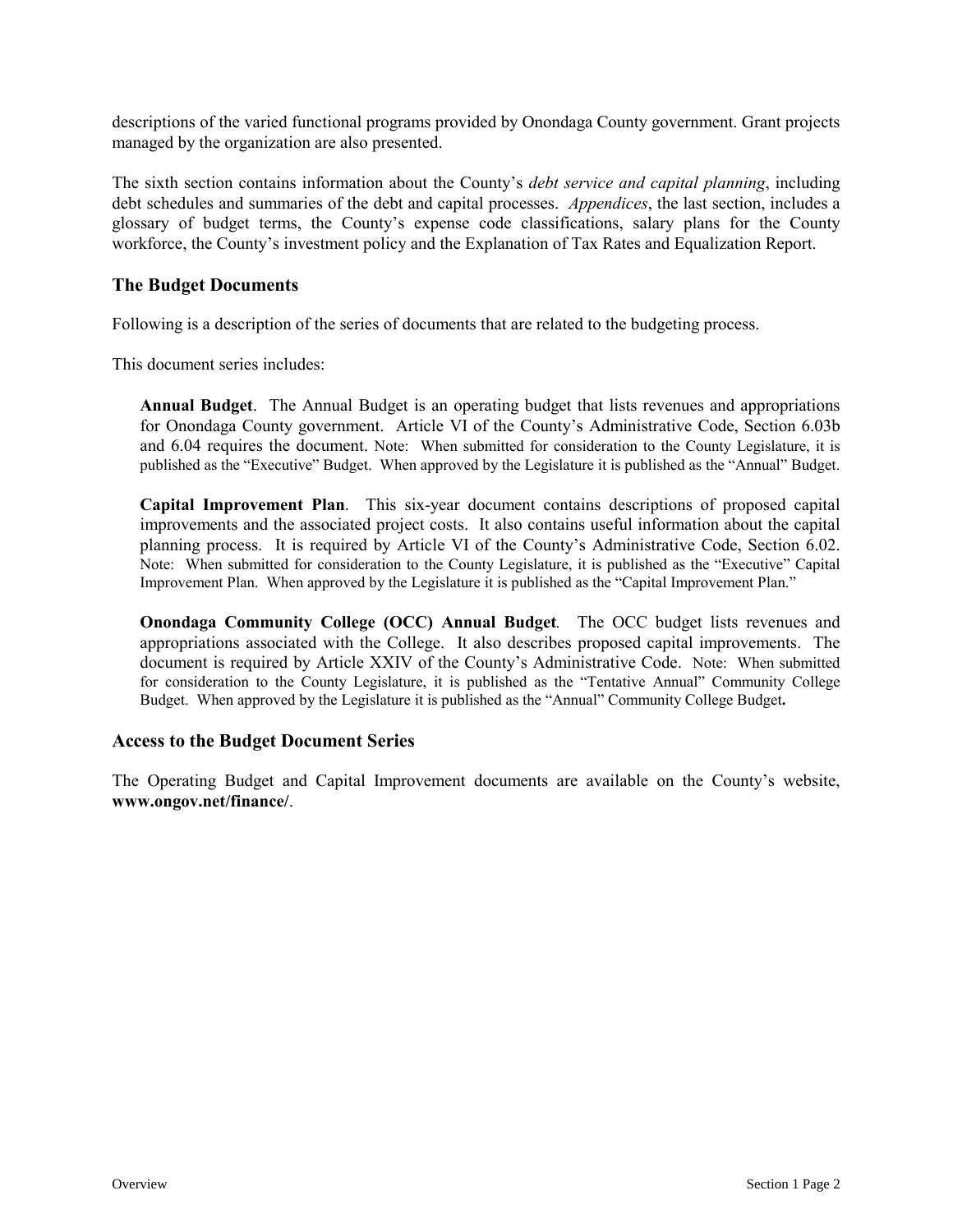#### **Special Requests**

Special requests for information beyond what is published in the budget documents *must* be made in writing and submitted to:

FREEDOM OF INFORMATION OFFICER Executive Department John H. Mulroy Civic Center 14<sup>th</sup> Floor 421 Montgomery Street Syracuse, NY 13202-2989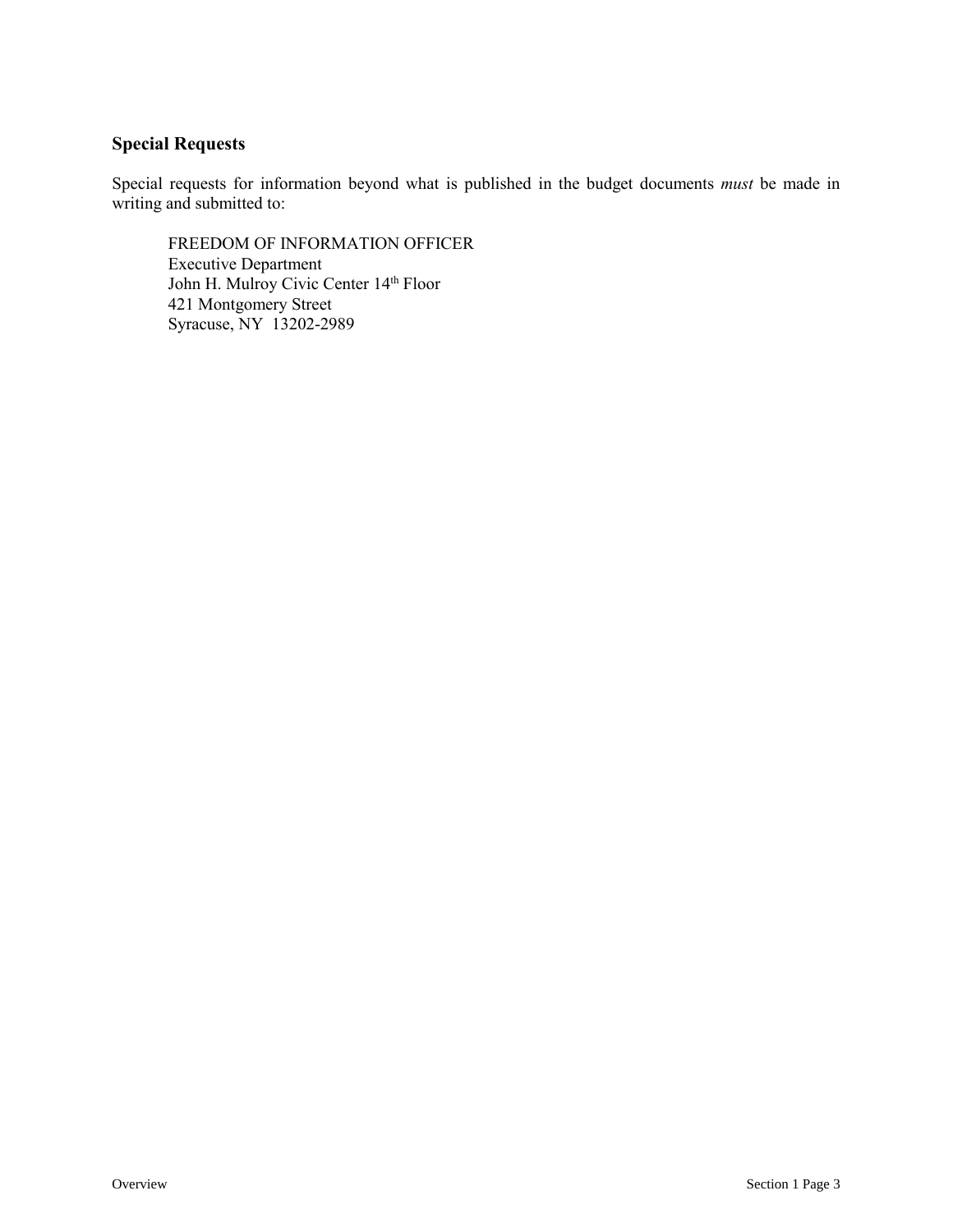## **Onondaga County at a Glance**

#### **Geographic Size**



Onondaga County is located in the center of New York State. It has a land area of 778 square miles, and is approximately 35 miles in length and 30 miles in width (U.S. Census Bureau, 2020). The County has an extensive transportation system in place. It is served by several major airlines through the Syracuse Regional Airport Authority's Hancock International Airport, as well as the major railroad facilities of Conrail and Amtrak. Onondaga County is at the juncture of the New York State Thruway (Interstate 90) running east and west, and Interstate 81 running north and south. Interstate 690 forms the east-west axis through the County to which Interstate 481 links the City of Fulton and the surrounding towns. Onondaga County is serviced by over 2,600 miles of highways, roads and streets as well as the New York State Barge Canal System. The Canal System, in connection with the Hudson River, allows for water

transportation from New York City to Buffalo and Lake Erie as well as to Oswego and Lake Ontario. Thus, Onondaga County has been appropriately referred to as the "*Crossroads of New York State.*"

#### **Government**

Onondaga County is governed under home rule, which provides for the separation of the legislative and executive functions. This charter was approved by voter referendum in 1961. The County Executive, elected to a four-year term, is the chief executive officer of the County. The County Legislature, composed of 17 members (effective January 1, 2012) elected to a two-year term is the County's governing body. Other elected positions are District Attorney, Sheriff, County Comptroller, and County Clerk.

#### **Land Use**

The land use pattern that has existed for several decades has led to expansion in the suburban towns and a mixed pattern of stability, decline, and redevelopment in the City of Syracuse. The northern towns of Onondaga County have undergone the most significant development in past years, the eastern and western towns less, and the southern towns have remained relatively stable.

#### **Population**

According to the U.S. Census Bureau annual July population estimates survey, Onondaga County's population rose 2% in 2020 since the 2010 Census (see table below).

| Year        | <b>Population</b> | <b>Occupied Housing Units</b> |
|-------------|-------------------|-------------------------------|
| 1980        | 463,920           | 165,677                       |
| 1990 Census | 468,973           | 177,898                       |
| 2000 Census | 458,336           | 181,153                       |
| 2010 Census | 467,026           | 187,686                       |
| 2020 Census | 476,516           | 195,566                       |

**Source: U.S. Census Bureau, American FactFinder**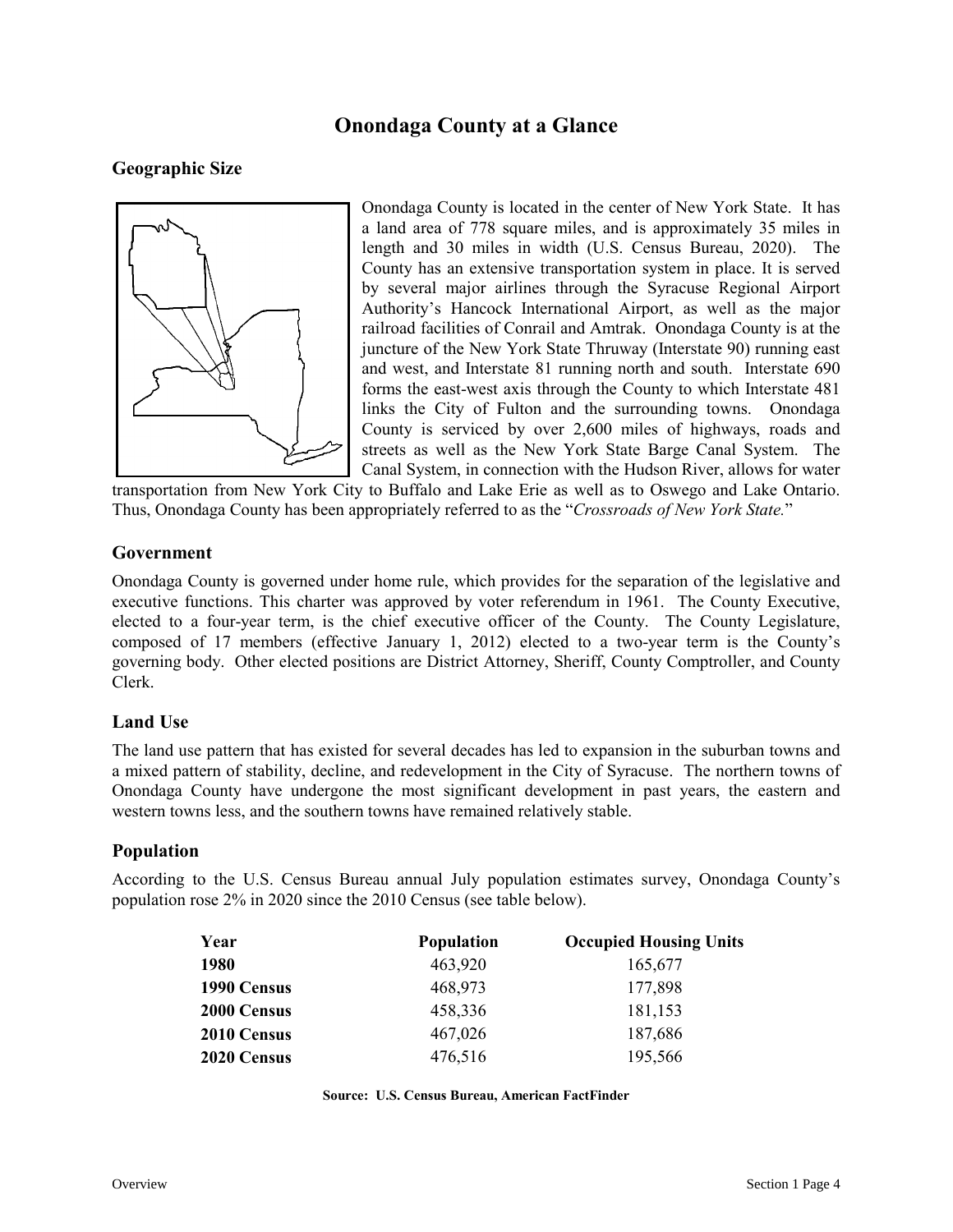#### **Housing**

The housing sector in Onondaga County, shown by the breakdown below, includes the number of existing homes sold, the average median selling price of homes, and the percent change over the prior year. The June YTD data represents all sales and prices between January and June of that year and the associated percent change over the same time period of the prior year. The average median selling price is the price point in the middle of all prices of homes, meaning that there is the same number of prices above and below the median price.

| Year                 | <b>Existing Homes Sold</b> | Percent<br>Change | <b>Average Median Price</b> | Percent<br>Change |
|----------------------|----------------------------|-------------------|-----------------------------|-------------------|
| 2008                 | 4,056                      | $(12.8\%)$        | \$128,668                   | $(1.0\%)$         |
| 2009                 | 3,795                      | $(6.4\%)$         | \$127,661                   | $(0.8\%)$         |
| 2010                 | 3,434                      | $(9.5\%)$         | \$134,558                   | 5.4%              |
| 2011                 | 3,276                      | $(4.6\%)$         | \$130,517                   | $(3.0\%)$         |
| 2012                 | 3,711                      | 13.3%             | \$129,852                   | $(0.5\%)$         |
| 2013                 | 4,005                      | 7.9%              | \$133,356                   | 2.7%              |
| 2014                 | 4,047                      | $1.0\%$           | \$134,244                   | 0.7%              |
| 2015                 | 4,202                      | 3.8%              | \$136,508                   | 1.7%              |
| 2016                 | 4,629                      | 10.2%             | \$147,364                   | 8.0%              |
| 2017                 | 4,749                      | $2.6\%$           | \$166,871                   | 13.2%             |
| 2018                 | 4,317                      | $(9.1\%)$         | \$170,816                   | 2.4%              |
| 2019                 | 4,536                      | $5.1\%$           | \$181,920                   | $1.7\%$           |
| 2020                 | 4,345                      | $(4.2\%)$         | \$198,297                   | $9.0\%$           |
| <b>June 2020 YTD</b> | 1,571                      | $(16.0\%)$        | \$185,077                   | 6.3%              |
| <b>June 2021 YTD</b> | 1,872                      | 19.2%             | \$210,194                   | 13.6%             |

#### **Source: Greater Syracuse Association of Realtors**

#### **Economic Assets**

Some of Onondaga County's best economic assets are its diverse industrial composition, competitive wage structure, reasonable cost of living, and its productive, highly educated work force. While the nation experiences more volatile economic swings, the County's economy is safeguarded from these potentially adverse fluctuations by its economic diversity, thus making our economy relatively more stable year over year.

Syracuse and Onondaga County offer both existing and new businesses the advantage of a central location in a market of 136 million people within 750 miles, excellent transportation access to major US and Canadian urban centers, and freedom from long or difficult commuting patterns. For employees in the County and the surrounding area, Onondaga County is the regional center for retail, medical and educational facilities. It offers housing opportunities at very competitive prices, excellent educational facilities and a wide range of cultural and educational opportunities.

#### **Higher Education**

The Central New York region houses the third largest concentration of colleges and universities in the nation. Syracuse University, LeMoyne College, Onondaga Community College, SUNY Environmental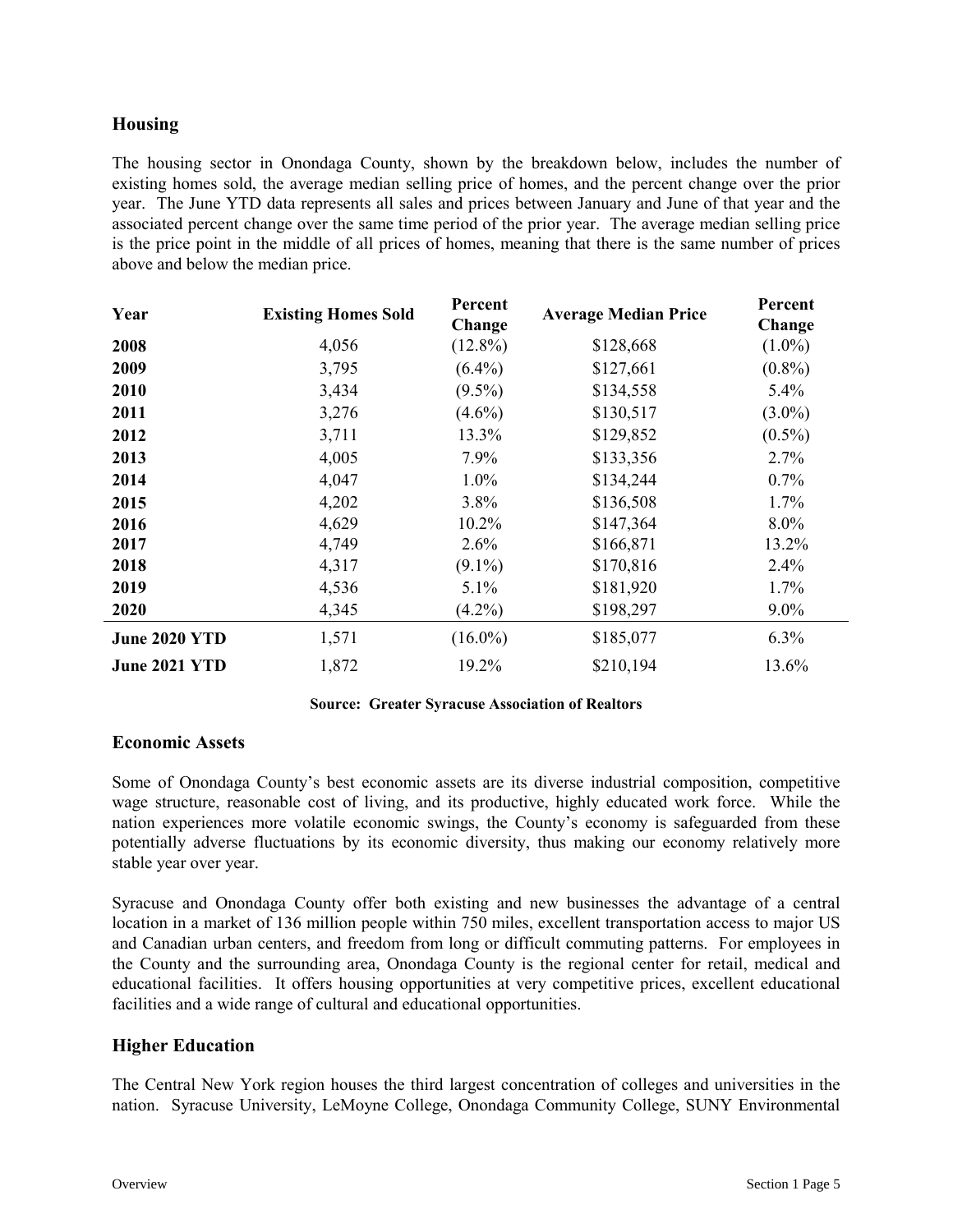Sciences and Forestry, SUNY Upstate Medical University, and the Syracuse regional center of SUNY Empire State College are all located within Onondaga County.

#### **Employment in Onondaga County**

The table below lists major employers in CenterState CEO's 12 County regions (including Onondaga County). The diversity of the County's workforce is reflected in the size and scope of the major employers.

#### **Major Employers in Central New York**

| Rank                     | Name                                         | <b>Number of Employees</b> |
|--------------------------|----------------------------------------------|----------------------------|
| $\mathbf{1}$             | <b>Cornell University</b>                    | 8,881                      |
| $\overline{2}$           | <b>SUNY Upstate Medical University</b>       | 7,651                      |
| 3                        | St. Joseph's Hospital Health Center          | 4,755                      |
| $\overline{\mathcal{A}}$ | Oneida Indian Nation Enterprise              | 4,600                      |
| 5                        | <b>Syracuse University</b>                   | 4,536                      |
| 6                        | Mohawk Valley Health Systems                 | 4,274                      |
| 7                        | Lockheed Martin Missions Systems & Training  | 4,100                      |
| 8                        | Walmart                                      | 4,050                      |
| 9                        | Price Chopper Supermarkets                   | 3,900                      |
| 10                       | Crouse Hospital                              | 3,351                      |
| 11                       | <b>Tops Friendly Markets</b>                 | 3,196                      |
| 12                       | National Grid                                | 2,500                      |
| 13                       | Samaritan Health System                      | 2,400                      |
| 14                       | <b>Upstate Cerebral Palsy</b>                | 2,000                      |
| 15                       | KPH Healthcare Services, Inc. (Kinney Drugs) | 1,860                      |
| 16                       | The Raymond Corporation                      | 1,800                      |
| 17                       | <b>Target Corp</b>                           | 1,700                      |
| 18                       | <b>BNY Mellon</b>                            | 1,600                      |
| 19                       | Cayuga Medical Center                        | 1,540                      |
| 20                       | <b>BorgWarner Morse Systems</b>              | 1,500                      |
| 21                       | Wegmans Food Markets, Inc.                   | 1,459                      |
| 22                       | Loretto                                      | 1,429                      |

#### **Source: CenterState Corporation for Economic Opportunity, Syracuse, New York Fact Sheet-Sept 2019**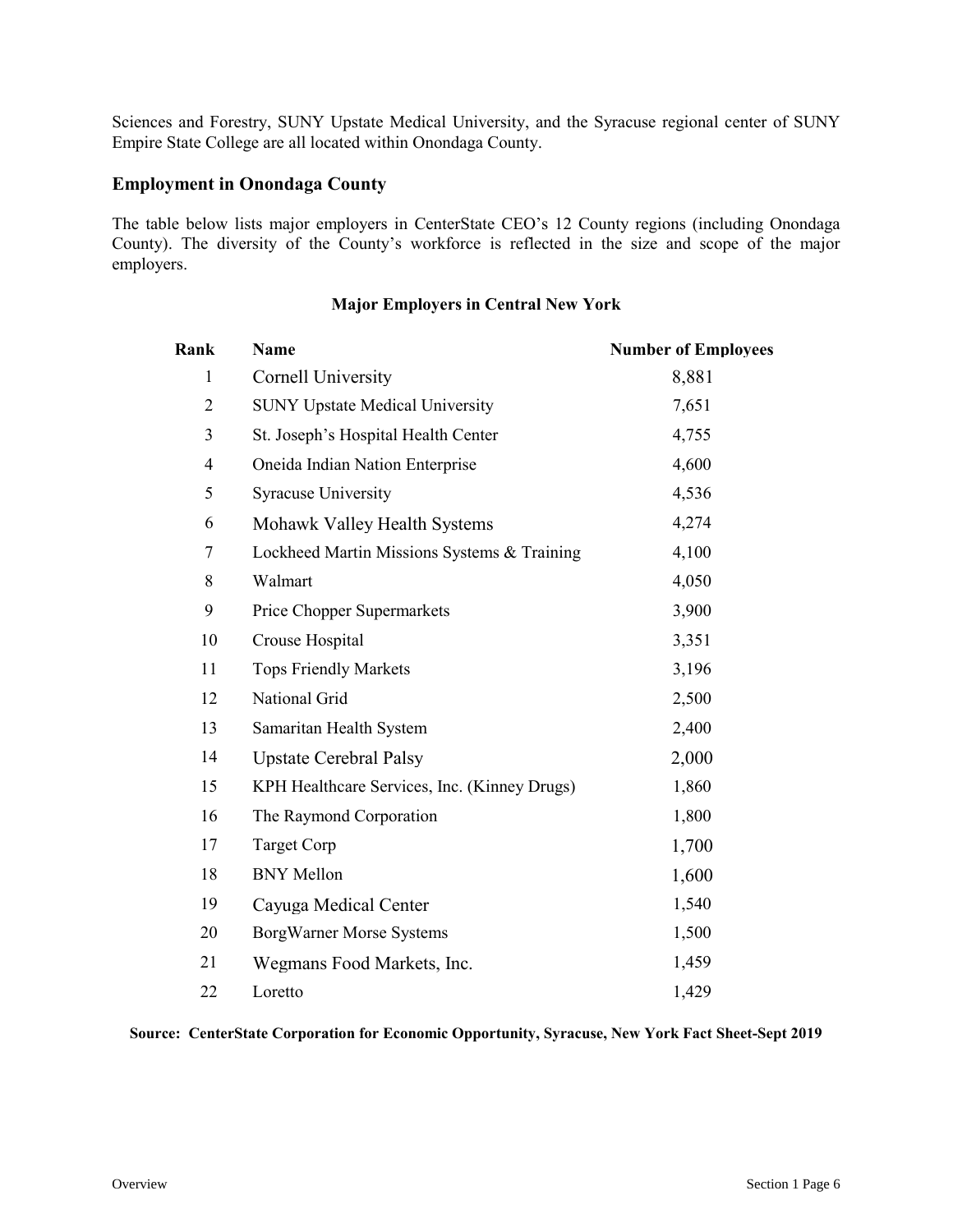The following graph depicts the labor force statistics in Onondaga County including the unemployment rate and employed persons for the month of June between 2006 and 2021. These statistics represent Onondaga County residents only.



#### **Labor Force Statistics Onondaga County, June 2006 – 2021**

**Source: New York State Department of Labor**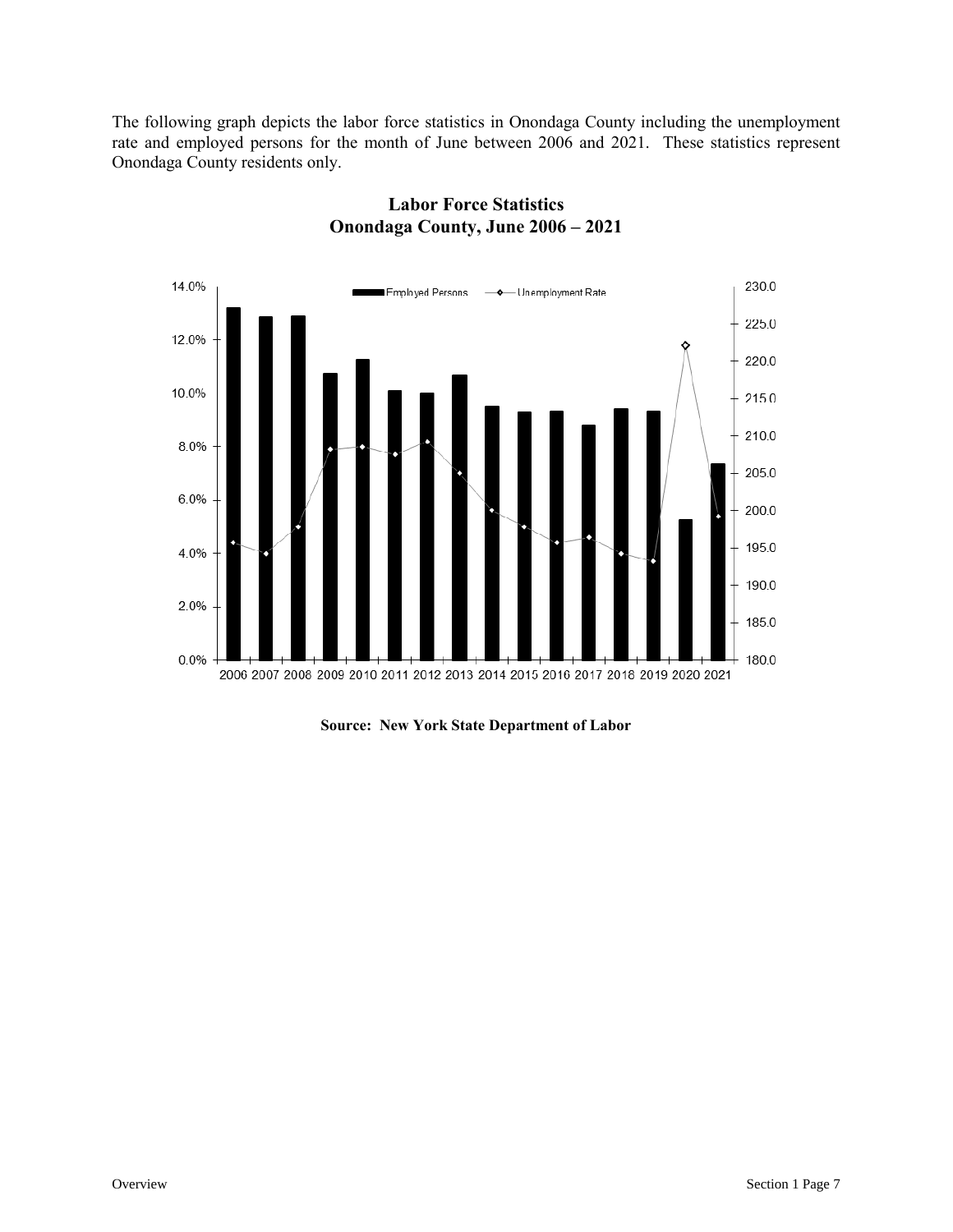## **Onondaga County Table of Organization**



\*Elected Official \*\*County Liaison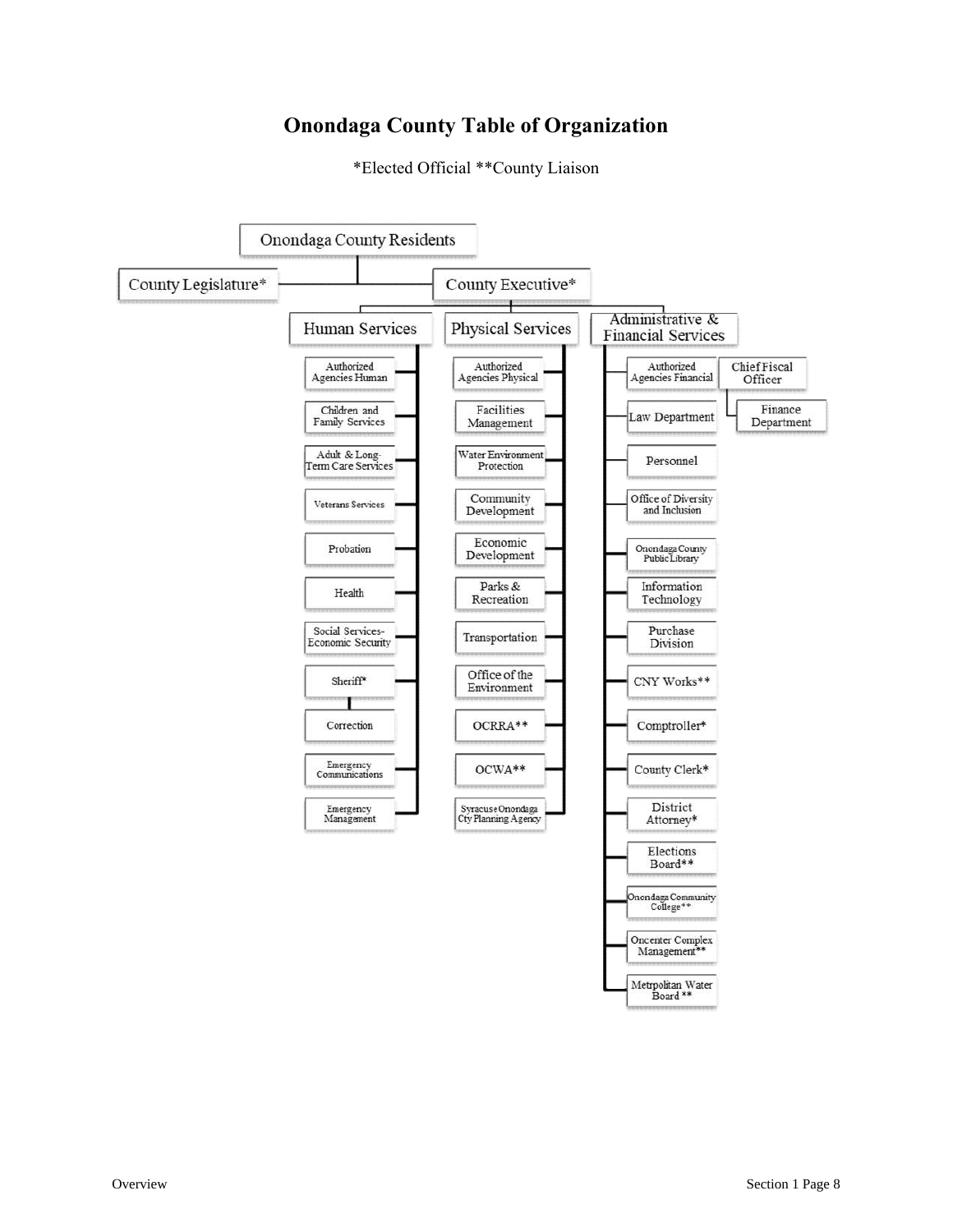|  |  | <b>Operating Budget Calendar*</b> |
|--|--|-----------------------------------|
|--|--|-----------------------------------|

| <b>January</b>       | County fiscal year begins January 1<br>٠<br>Tax bills are sent to taxpayers<br>٠<br>DMB develops ensuing year budget forecast<br>٠                                                                                                                                                                                                                                                                                                                                                                                                                                                   |  |  |
|----------------------|--------------------------------------------------------------------------------------------------------------------------------------------------------------------------------------------------------------------------------------------------------------------------------------------------------------------------------------------------------------------------------------------------------------------------------------------------------------------------------------------------------------------------------------------------------------------------------------|--|--|
| February             | DMB reviews impact of Governor's proposed State Budget<br>٠                                                                                                                                                                                                                                                                                                                                                                                                                                                                                                                          |  |  |
| March                | DMB assembles ensuing year budget manual and instructions<br>٠<br>State budget impact report sent to State Legislators                                                                                                                                                                                                                                                                                                                                                                                                                                                               |  |  |
| April                | OCC submits ensuing year budget request<br>٠<br>County Executive and DMB review OCC budget request<br>and<br>prepare<br>recommendations                                                                                                                                                                                                                                                                                                                                                                                                                                              |  |  |
| <b>May</b>           | County Legislature reviews OCC ensuing year budget request<br>٠                                                                                                                                                                                                                                                                                                                                                                                                                                                                                                                      |  |  |
| June                 | Legislature adopts OCC budget<br>٠                                                                                                                                                                                                                                                                                                                                                                                                                                                                                                                                                   |  |  |
| July                 | Ensuing year budget manual and instructions are sent to departments<br>٠                                                                                                                                                                                                                                                                                                                                                                                                                                                                                                             |  |  |
| <b>August</b>        | Departments submit operating draft budgets to DMB<br>٠<br>County Executive and DMB review department draft budgets<br>County Executive and DMB review department draft budgets and prepare<br>٠<br>recommendations                                                                                                                                                                                                                                                                                                                                                                   |  |  |
| September            | County Executive and DMB review department draft budgets and prepare<br>٠<br>recommendations                                                                                                                                                                                                                                                                                                                                                                                                                                                                                         |  |  |
| <b>October</b>       | County Executive submits executive operating budget, including City Abstract, to the<br>٠<br>legislature by October 5<br>Legislature reviews executive operating budget between October 5 and October 15<br>٠<br>Ways and Means Committee files its Report no later than October 15<br>٠<br>Publish a notice of public hearing by deadline of October 16<br>٠<br>Public hearing held no later than October 21<br>٠<br>Legislature to adopt operating budget by October 26 with additions or increases<br>٠<br>County Executive to veto any increases or additions by October 31<br>٠ |  |  |
| <b>November</b>      | Legislature to consider County Executive's veto by November 5<br>Operating budget is required to be adopted by the Legislature by November 12                                                                                                                                                                                                                                                                                                                                                                                                                                        |  |  |
| <b>December</b>      | Determination of final equalized tax rates<br>٠<br>Legislature adopts property tax rates and levies the real property tax<br>٠<br>Legislature adopts sewer district tax rates<br>٠                                                                                                                                                                                                                                                                                                                                                                                                   |  |  |
| Ongoing              | Budget analysts meet with departments throughout the year to assist them in managing<br>٠<br>their operating budgets within the resources adopted                                                                                                                                                                                                                                                                                                                                                                                                                                    |  |  |
| *Local Law C<br>2021 | Amends the prescribed dates in the Charter and Administrative Code and shall be effective regarding only the<br>2022 annual county budget. Upon adoption of the 2022 budget, the amendments shall expire automatically,<br>and the Charter and Administrative Code shall be restored to the prescribed dates in effect immediately prior to<br>the adoption of this local law, without need for further legislative action, and shall read as though prescribed<br>dates were not amended.                                                                                           |  |  |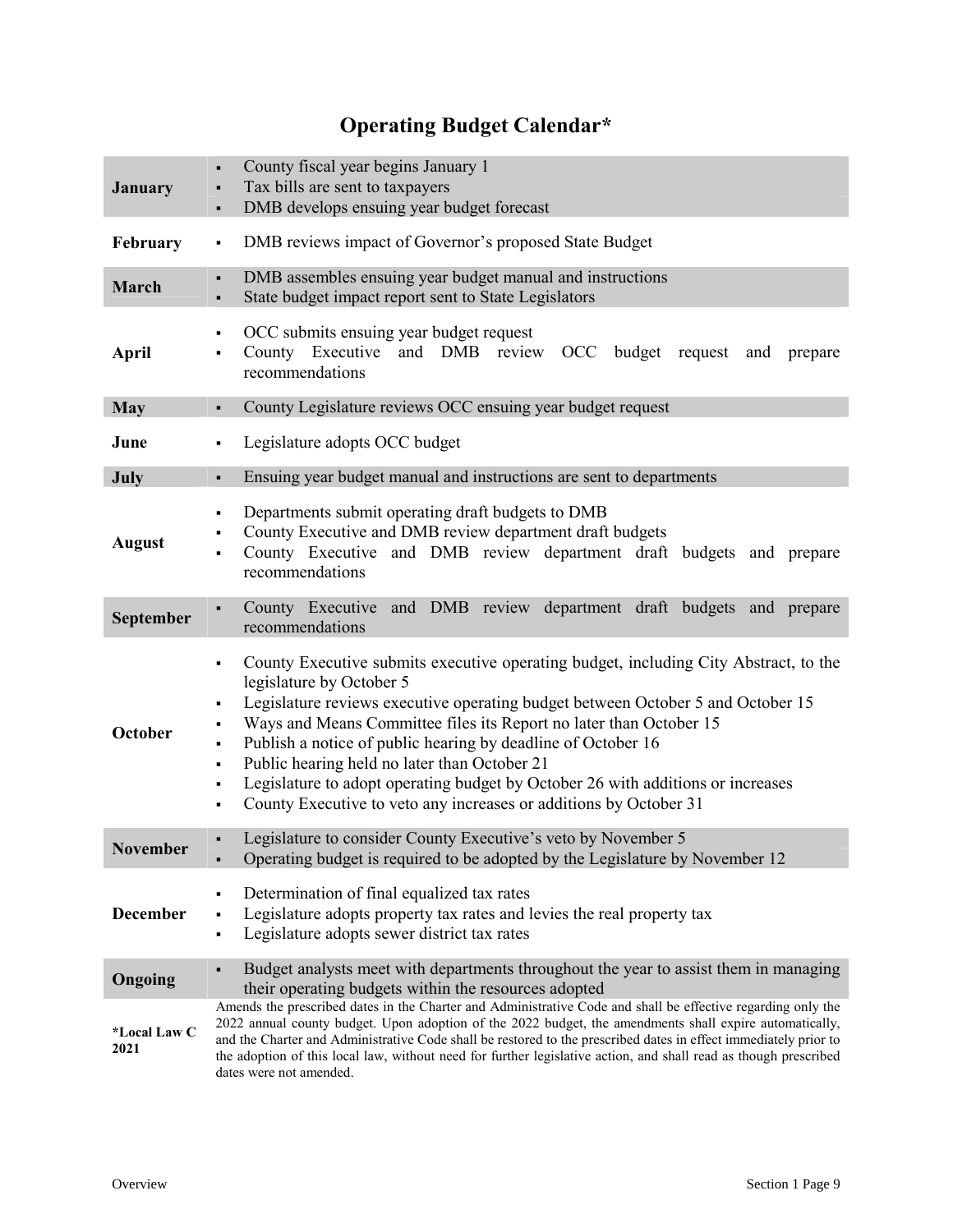## **Budget Administration**

#### **Approach to Budgeting**

Preparation of an annual budget serves many purposes. The budget is the County's formal statement to the public of how it expects to convert its short and long range plans into services and programs. It provides detailed cost information regarding those services and programs, and outlines the sources of revenue required to support them.

The procedures governing the preparation, submission and adoption of Onondaga County's annual budget are stipulated in Article VI of the County Administrative Code.

#### **Basis of Budgeting**

The Onondaga County budget is prepared in accordance with Generally Accepted Accounting Principles except for encumbrances, which are considered expenditures in the period the commitment is made.

The County budgetary and accounting systems are organized and operated on a "fund" basis, which is the basic fiscal and accounting entity in governmental accounting. The operations of each fund are separately budgeted. All governmental funds are accounted for using the modified accrual basis of accounting. Under this basis of accounting, revenues are recognized when measurable and available to pay current liabilities. Expenditures are recognized when the related fund liability is incurred, except for principal and interest on long-term debt, which are recorded as expenditures when paid.

Onondaga County budgets on a line item basis. The line item budget separately lists all expenditure and revenue categories for each department, along with the dollar amounts budgeted for each specified category. County departments prepare budget requests taking into consideration program requirements, mandates, infrastructure maintenance needs, and other elements critical to County operations.

#### **Budget Preparation Calendar**

The budgeting process begins in the spring of each year with the development and distribution of instructions for personnel changes followed by forms and instructions to develop departmental draft operating budgets. Departments and Authorized Agencies are required to submit their draft budgets for review and analysis to the Division of Management and Budget (DMB) for initial review. Together, the County Executive, DMB, and departments prepare an Executive Budget for submission to the County Legislature. The Executive Budget must be submitted to the County Legislature no later than October 5\*.

#### **Legislative Review**

The Legislature is required to advertise and hold at least one public hearing on the tentative budget prior to legislative approval. At this hearing, any person may be heard in favor of, or against, the County budget. The budget must be adopted by the County Legislature no later than October 26\*. If the Legislature adopts the budget with no additions or increases, no further action is required on the part of the County Executive. If the budget, as passed, contains any additions or increase, the change must be submitted to the County Executive for his consideration. The County Executive has until October  $31^{st*}$ to approve or disapprove each of the Legislative increases. The Legislature in turn has until November  $5<sup>th*</sup>$  to override a County Executive veto with a two-thirds majority vote. If the County Legislature fails to adopt the budget by October 26<sup>th\*</sup>, they can only make reductions to the County Executive's tentative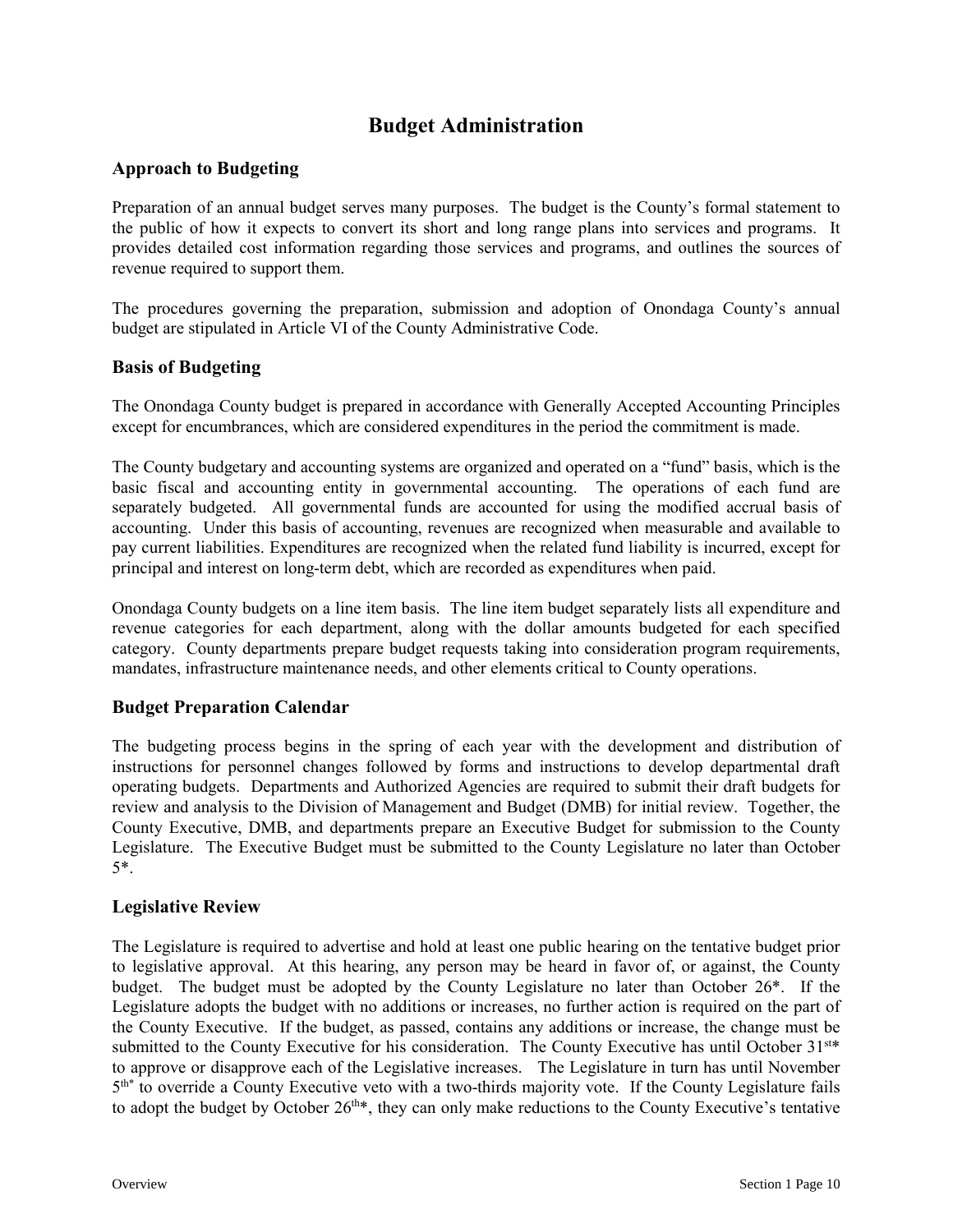budget and must approve the budget containing these reductions by November  $12^{th*}$ . If a budget has not been adopted on or before November 12\*, then the budget as submitted by the County Executive becomes the adopted budget for the ensuing year. The Onondaga County Legislature formally adopts the County's budget by resolution.

\* Local Law C 2021 amends the prescribed dates in the Charter and Administrative Code and shall be effective regarding only the 2022 annual county budget. Upon adoption of the 2022 budget, the amendments shall expire automatically, and the Charter and Administrative Code shall be restored to the prescribed dates in effect immediately prior to the adoption of this local law, without need for further legislative action, and shall read as though prescribed dates were not amended.

#### **Budget Transfers**

Modifications may be made to the adopted operating budget, which involve the transfer of unencumbered appropriations between classifications of expenditures within or among administrative units. A department must submit a "Transfer Request Form" to the Division of Management and Budget, where it is reviewed before being forwarded to the County Executive for approval.

The County Executive has the authority to approve transfers into an account on a yearly cumulative basis up to \$7,500. For transfers of \$1,500 to \$7,500, executive notice to the County Legislature is required. Any transfer more than \$7,500 on a yearly cumulative basis must be approved by the Legislature. The Comptroller's Office receives a copy of the approved transfer request so that the moneys can be transferred to the appropriate accounts. No transfer can be made from appropriations for debt service, and no appropriation may be reduced below any amount required by law to be appropriated.

The County Executive may at any time transfer part or all of any unencumbered appropriation balance between classifications of expenditures within the same administrative unit, or from one county administrative unit to another, provided the transfer is necessary to provide for the payment of a salary increment as a result of any negotiated salary plan, or when it has been affected by a change in the rate or total due to a change of salary grade, a change of salary position, or a salary adjustment.

#### **Budget Amendments**

Increases or decreases to the total appropriations or revenues of an operating budget subsequent to the adopted budget require legislative action. If in any fiscal year there are surplus revenues either received from sources not originally anticipated, or from anticipated sources in excess of the budget estimates, then the County Legislature may make supplemental appropriations for the year not in excess of the additional revenues. The County Legislature may also make emergency appropriations to meet a public emergency affecting life, health, or property. If there are no available unappropriated revenues to meet such emergencies, the Legislature may authorize the issuance of obligations pursuant to local finance law.

If it appears at any time during the fiscal year that anticipated revenues might fall short of the amounts appropriated, the County Executive must report to the Legislature the estimated amount of the deficit, the remedial action taken by the County Executive, and recommendations as to further action. The County Legislature will take any action it deems necessary to prevent or minimize the deficit. It may by resolution reduce one or more appropriations; however, no appropriation for debt service may be reduced nor may any appropriation be reduced by more than the unencumbered balance, or below any amount required by law to be appropriated. The Legislature may also borrow temporarily, pursuant to local finance law, provided the amount is not greater than the estimated deficit.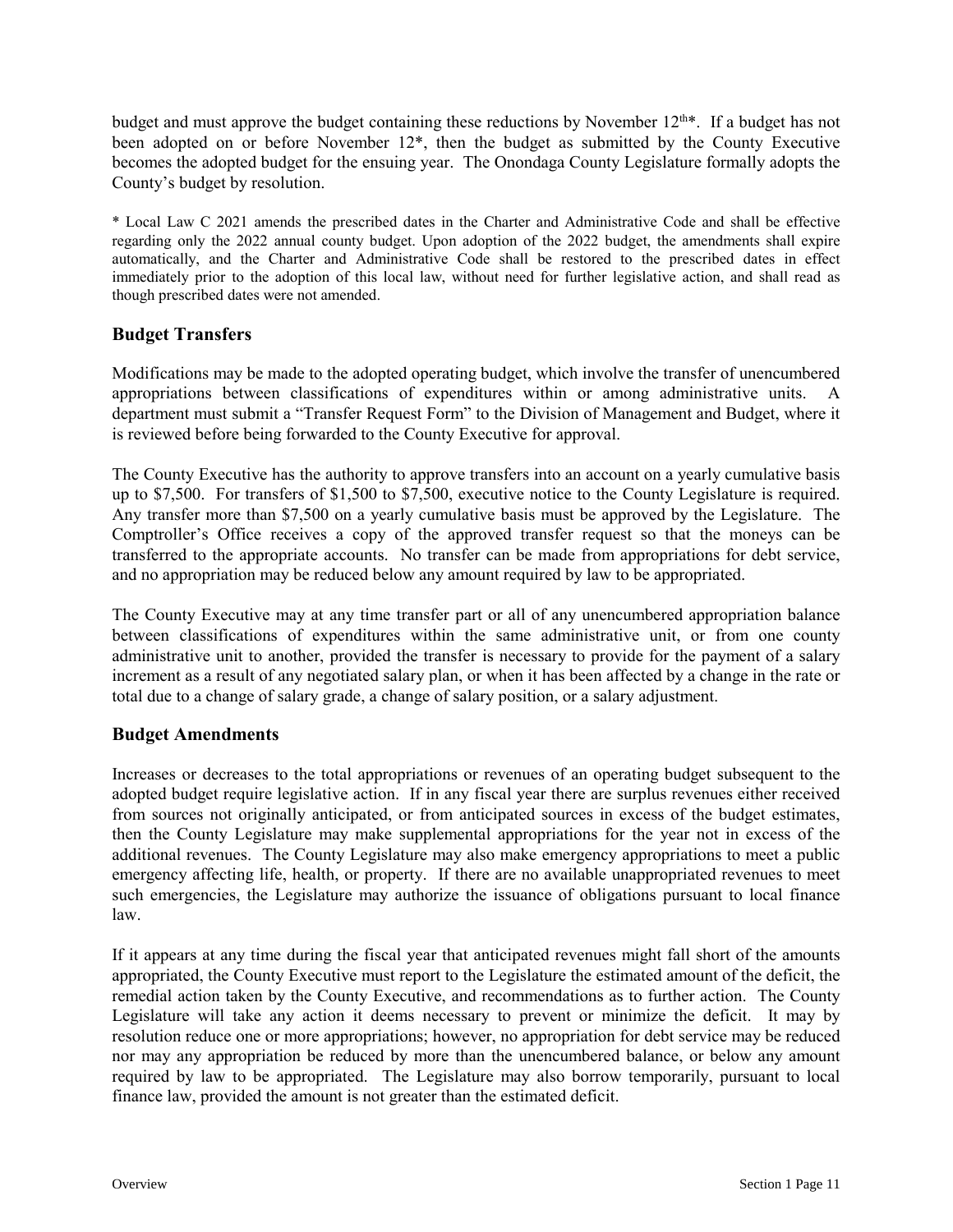#### **Budget Monitoring Process**

The Finance Department Division of Management and Budget has identified key appropriation and revenue accounts that are critical to maintaining a balanced budget. Budget monitoring activities are driven from this database of key accounts or indicators.

Budget analysts regularly meet with fiscal officers of departments to collect data on expenditures, revenues, work or caseload volume, and to discuss potential budgetary problems in upcoming months. The indicators in the database are updated monthly based on the information gathered at these meetings. The data that has been collected is used to produce a number of reports projecting short and long-term budget performance. These reports include:

#### **Appropriation/Revenue Forecasts**

Monthly reports on key expenditure and revenue accounts are produced. These reports are the most important component of monitoring activities. The analysts attempt to link the behavior of these key accounts to leading national, state and local economic indicators. The goal is to predict the magnitude that a change in the economy would have on Onondaga County's budget.

#### **Ensuing Year Departmental Budgets**

These forecasts are used to project incremental growth of departmental budget accounts during the budget request process. Requests for funds beyond what is projected must be fully documented and justified.

#### **Special Reports**

The database of the key indicators serves as an important base for many special reports on key issues facing the County.

In addition to the budget monitoring process for the operating budget, the Capital Improvement Plan (CIP) is designed to balance the need for public facilities with the fiscal capability of the County to provide for those needs.

In conjunction with Onondaga County's land use plan, called the Sustainable Development Plan, the CIP serves as a general planning guide for the planning and construction of expensive general purpose projects for public facilities and infrastructure in the County. The CIP provides careful attention to the development of reliable capital expenditure and revenue estimates and the timely scheduling of the issuance of debt.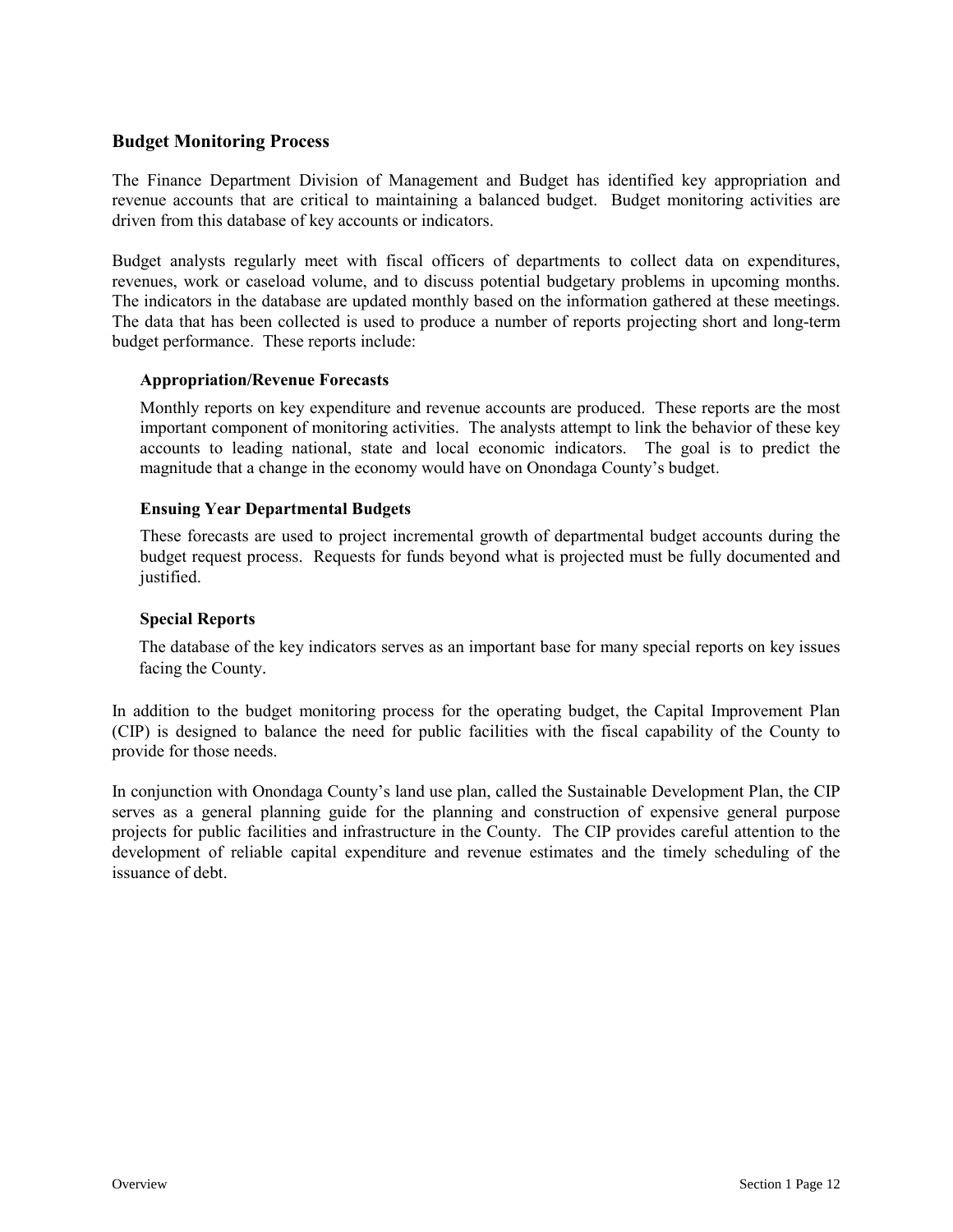#### **Fiscal Year**

The County's fiscal year is from January 1 through December 31 of the same year.

#### **Fund Structure**

#### **Fund Accounting**

The accounts of the County are organized on the basis of funds or account groups, each of which is considered a separate accounting entity. The operations of each fund are accounted for with a separate set of self-balancing accounts that comprise its assets, liabilities, fund equity, revenues and expenditures/expenses. The various funds are summarized by type in the financial statements. The County uses the following fund types and account groups:

#### **General Fund**

The General Fund accounts for all financial resources except those required to be accounted for in another fund. Sources of revenue include: county-wide real property tax, State and Federal aid, sales tax, user fees, and other sources.

#### **Special Revenue Funds**

Accounts for revenues from specific taxes or other earmarked revenue sources, which are required by law or regulation to be accounted for in special funds.

#### **Debt Service Fund**

Accounts for resources for payment of principal and interest on short and long-term debt.

#### **Enterprise Fund**

Accounts for operations that are financed and operated in a manner similar to private business enterprises - where the intent is that costs of providing goods or services to the general public be financed or recovered primarily through user charges. Currently, Onondaga County does not have any enterprise funds.

#### **Community College Fund**

Accounts for community college operations. The College accounts for state and federal grants in a separate Grants Projects fund. Primarily funded by county-wide real property tax, tuition charges, and State and Federal aid.

#### **Internal Service Fund**

Accounts for the financing of goods or services, on a cost reimbursement basis, provided by one department or agency to other departments or agencies within the same government or to other governments. The Insurance Fund is an internal service fund.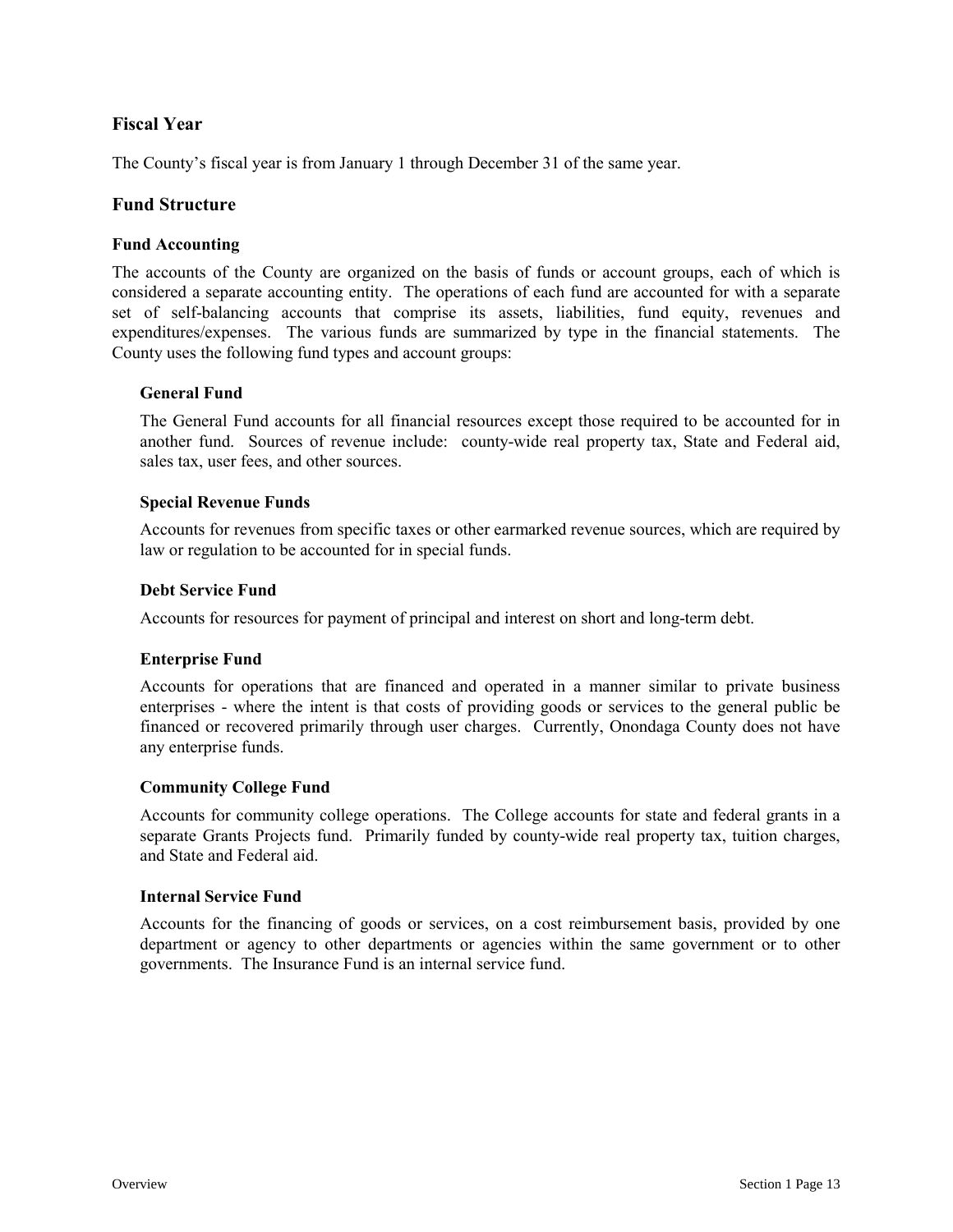## **Functional Units – By Fund**

| <b>General and Grants Fund</b>                  | <b>Special Revenue Funds</b>                     |
|-------------------------------------------------|--------------------------------------------------|
| Authorized Agencies Human/Physical/Financial    | <b>County Road Fund</b>                          |
| <b>Facilities Management</b>                    | Transportation                                   |
| Comptrollers                                    | <b>Road Machinery Fund</b>                       |
| County Clerk                                    | Road Machinery Expenses                          |
| County Executive                                | <b>Water Fund</b>                                |
| Stop DWI                                        | Metropolitan Water Board                         |
| County General                                  | <b>OnCenter Revenue Fund</b>                     |
| County Legislature                              | <b>OnCenter Revenue</b>                          |
| <b>Information Technology</b>                   | <b>Water Environment Protection Fund</b>         |
| <b>District Attorney</b>                        | Administration of Drainage Districts             |
| <b>Emergency Communication</b>                  | Water Environment Protection                     |
| <b>Emergency Management</b>                     | Bear Trap-Ley Creek Drainage District            |
| Economic Development                            | <b>Bloody Brook Drainage District</b>            |
| Office of Environment                           | Meadow Brook Drainage District                   |
| <b>Elections Board</b>                          | Harbor Brook Drainage District                   |
| Finance                                         | <b>Library Fund</b>                              |
| Office of Diversity and Inclusion               | Onondaga County Public Library (OCPL)            |
| <b>Health</b>                                   | Central Library                                  |
| Public Health                                   | <b>System Support</b>                            |
| <b>Center For Forensic Sciences</b>             | Syracuse Branch Libraries                        |
| Special Children Services                       | <b>Library Grants Fund</b>                       |
| County Attorney                                 | <b>OCPL Library Grants</b>                       |
| Parks and Recreation                            | <b>Community Development Grant Projects Fund</b> |
| Personnel                                       | <b>Community Development</b>                     |
| <b>CNY Works</b>                                | <b>Debt Service Fund</b>                         |
| Probation                                       | Debt Service                                     |
| <b>Purchase Division</b>                        | <b>Community College Fund</b>                    |
| Sheriff                                         | Onondaga Community College                       |
| Department of Social Services Economic Security | <b>Internal Service Fund</b>                     |
| Adult and Long-Term Care Services               | Insurance                                        |
| Van Duyn Long Term Care Services                |                                                  |
| Children and Family Services                    |                                                  |
| Syracuse-Onondaga County Planning Agency        |                                                  |
| Veterans Services                               |                                                  |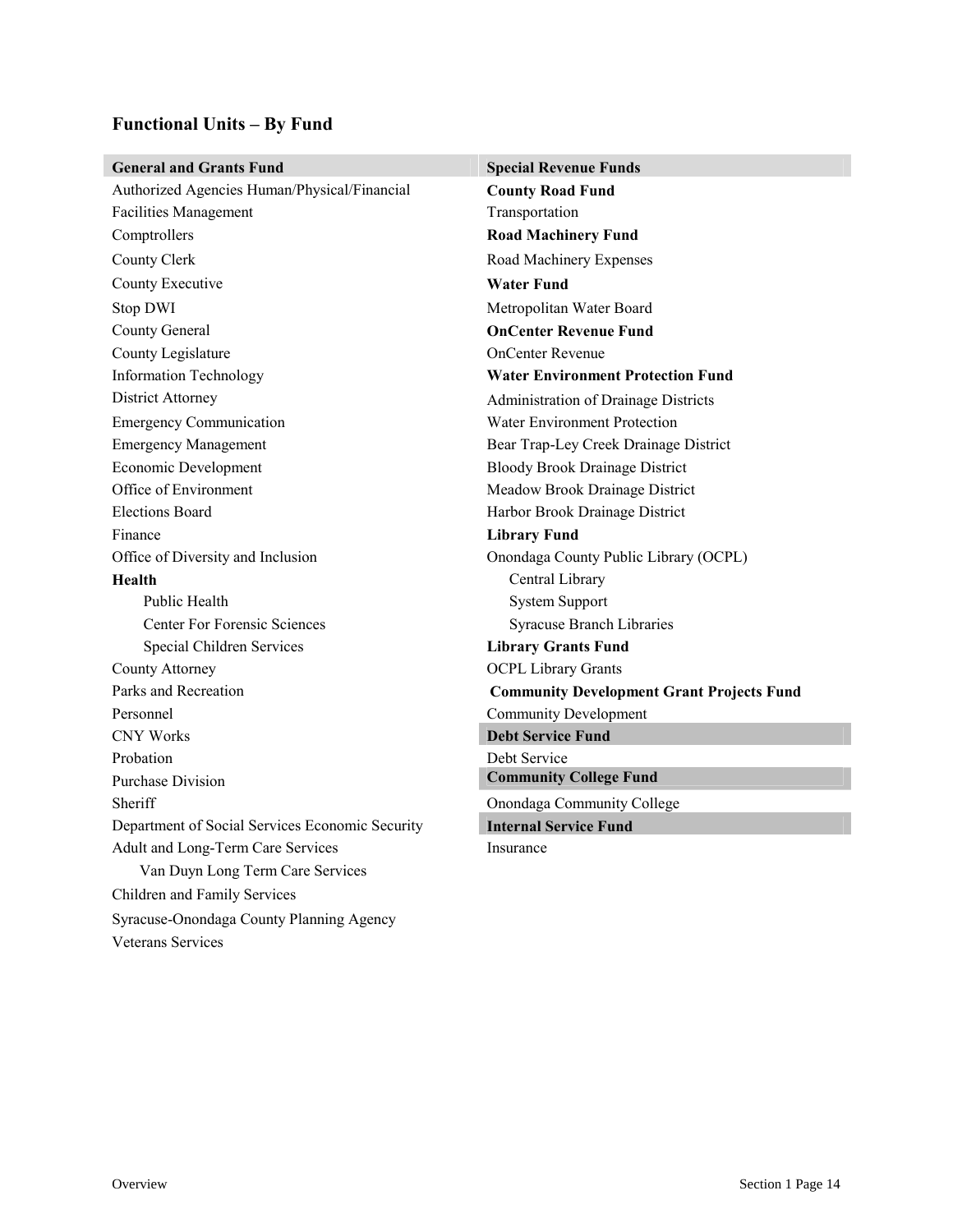#### **Accounting Principles**

Onondaga County conforms to the Uniform System of Accounts for Counties pursuant to Section 36 of New York State General Municipal Law. The Uniform System of Accounts requires that financial statements must conform to Generally Accepted Accounting Principles (GAAP).

#### **Accounting Basis**

As noted under "Basis of Budgeting", the County uses the modified accrual basis of accounting for all funds except proprietary funds, which includes enterprise and internal service funds. Revenues are recorded when they become susceptible to accrual, meaning they are both measurable and available. Revenues not considered available are recorded as deferred revenues. Expenditures are recorded when a liability is incurred if it is expected to be paid within the next 12 months, except interest on general longterm obligations which is recorded when due. Liabilities expected to be paid after 12 months are recorded in the general long-term obligations account group.

Enterprise and internal service funds use the accrual basis of accounting. Under the accrual basis, accounting transactions are recorded when the underlying economic event takes place without regard for when the cash receipt or cash disbursement takes place.

#### **Account Codes**

Account codes classify expenditures by category. The structure of the account codes used by Onondaga County is part of a system prescribed by the State Comptroller. The following framework is used for account codes.

641000 - Personnel Services 691200 - Employee Benefits 692000 - Equipment 693000 - Supplies and Materials 694000 - 697000 - Contractual and Other

A detailed explanation of some of the account codes for expenditures is presented in Appendix B of the Annual Budget.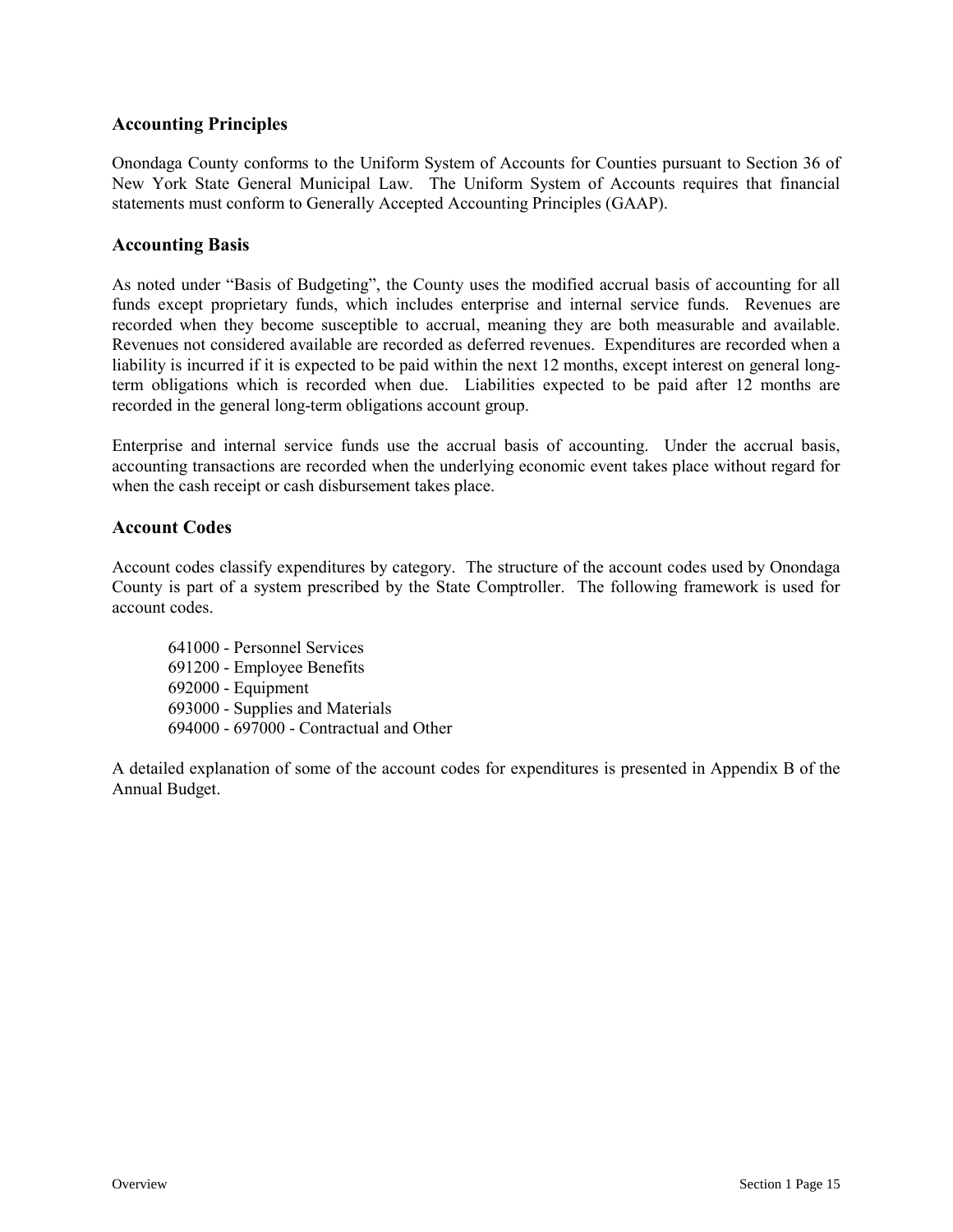#### **Countywide Long Term Goals**

The goals set forth and funded in this budget collectively represent the priorities of Onondaga County government. They reflect a vision of the community and a philosophy of government held by those elected to represent the citizens of Onondaga County.

These priorities emanate from a commitment to maintain an excellent quality of life in Onondaga County that is important to the lives of our citizens and the health of our economy. To that end, the County's budget allocates limited resources to achieve the following long-term goals:

- 1. Protect and improve the health and quality of life of the community; promote opportunities for all individuals to realize their full potential; accurately and efficiently administer economic support and services to county residents in a respectful manner;
- 2. Encourage a growing and diverse economy and vibrant, thriving community; create job opportunities, expand the tax base, and provide unparalleled service to existing businesses and businesses interested in relocating to Onondaga County;
- 3. Safeguard and enhance natural resources for current and future generations; develop and coordinate programs, activities, and policies to reduce the County's environmental liabilities;
- 4. Maintain and improve vital infrastructure to enable delivery of public services; provide preventive maintenance, capital project development, rehabilitation/renovation, and space management to meet present and future needs;
- 5. Ensure the safety and well-being of the community; create a safer community by helping offenders to become productive members of society; promote long-term public safety through the rehabilitation of offenders and the reduction of victimization in the community;
- 6. Enhance the quality of life through diverse recreational and educational opportunities; provide important individual, community, economic, and environmental benefits; and
- 7. Establish a culture of customer service and deliver services that are responsive to internal and external needs; provide oversight to ensure fiscal integrity and accountability.

These goals provide a framework to measure program performance and the effectiveness of services provided. We will continue to align resource allocation with these countywide priorities.

#### **County Financial Policies and Planning Procedures**

To achieve the County's long-term goals, it is essential to establish financial policies to support them. The County has developed the following policies:

- 1. To develop and maintain a balanced budget for each operating year through financial planning and forecasting. The County has developed procedures and methods to examine and maintain a balanced budget. The Budget Monitoring section provides greater detail.
- 2. Seek and maintain diversification of revenues.
- 3. Cash Management Policy to maximize the availability of cash: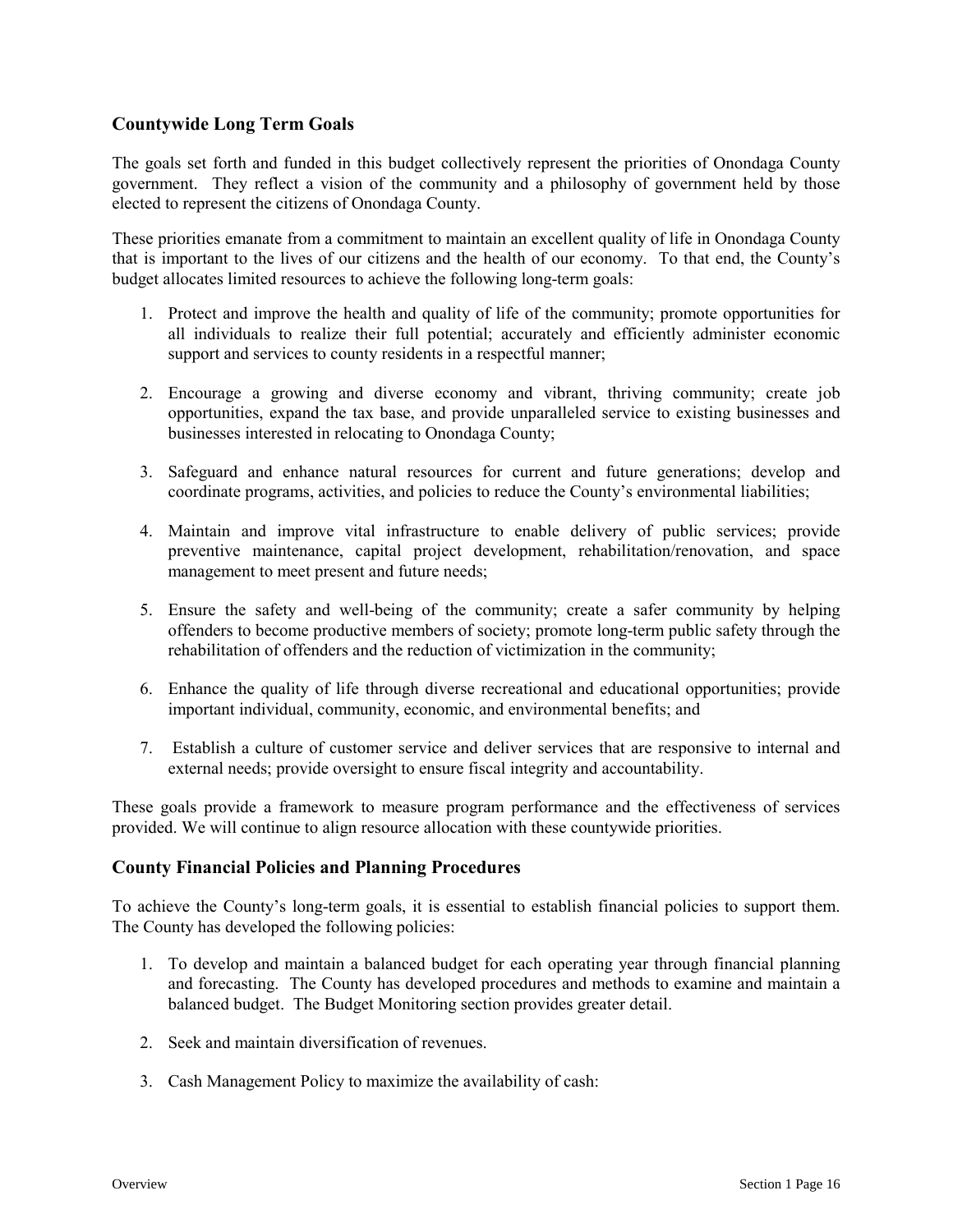- To meet daily spending needs (i.e., payroll, vendors, etc.)
- To earn interest revenue on the investments of the County's cash balances
- To avoid or limit the need for cash flow borrowing

#### **Investment Policy**

Pursuant to Article IV of the Onondaga County Charter, the Chief Fiscal Officer is the custodian of all County funds and is charged with the responsibility of creating and administering an investment policy that is consistent with the Investment Policies and Procedures guidelines promulgated by the Office of the State Comptroller.

Currently, the County's portfolio consists of money market deposits, certificates of deposit, and U.S. government agency bonds. See Appendix D for the complete Investment Policy.

#### **Debt Issuance and Management Policy**

- 1. Debt service costs paid through the General Fund will not exceed 5% of total General Fund revenue.
- 2. The County's General Fund total net direct indebtedness will not exceed \$700 per capita or 1.5% of the full valuation of taxable property in the County.
- 3. Rapid pay down of debt will continue as a goal of the County's debt management policies, with a target of 65% of outstanding General Fund principal scheduled for retirement within ten years. This goal may be modified to reflect changes in the interest rate environment, which may argue for shorter or longer retirement terms.

#### **Fund Balance Policy**

As a way of regulating and maintaining the County's reserves, the County established a general fund balance goal of 10% of net general fund revenues. Reserves beyond this 10% goal should be applied to avoid future debt or for property tax relief.

#### **Purchase Requirements**

Purchases of goods and services by Onondaga County are in accordance with New York State General Municipal Law (GML), the County Charter and Administrative Code, and specific County legislative resolutions.

Purchases of commodities, supplies, materials, and equipment of the same type by all departments that exceed \$20,000 annually require formal bidding. Smaller dollar amounts may require verbal or written quotes.

Purchases of services, labor or construction by all departments that exceed \$35,000 annually require formal bidding. Smaller dollar amounts require written quotes. Wicks Law (Section 101 of the New York State Labor Law) states that for construction projects costing more than \$500,000, separate bids are required for plumbing, heating, air conditioning, and electrical.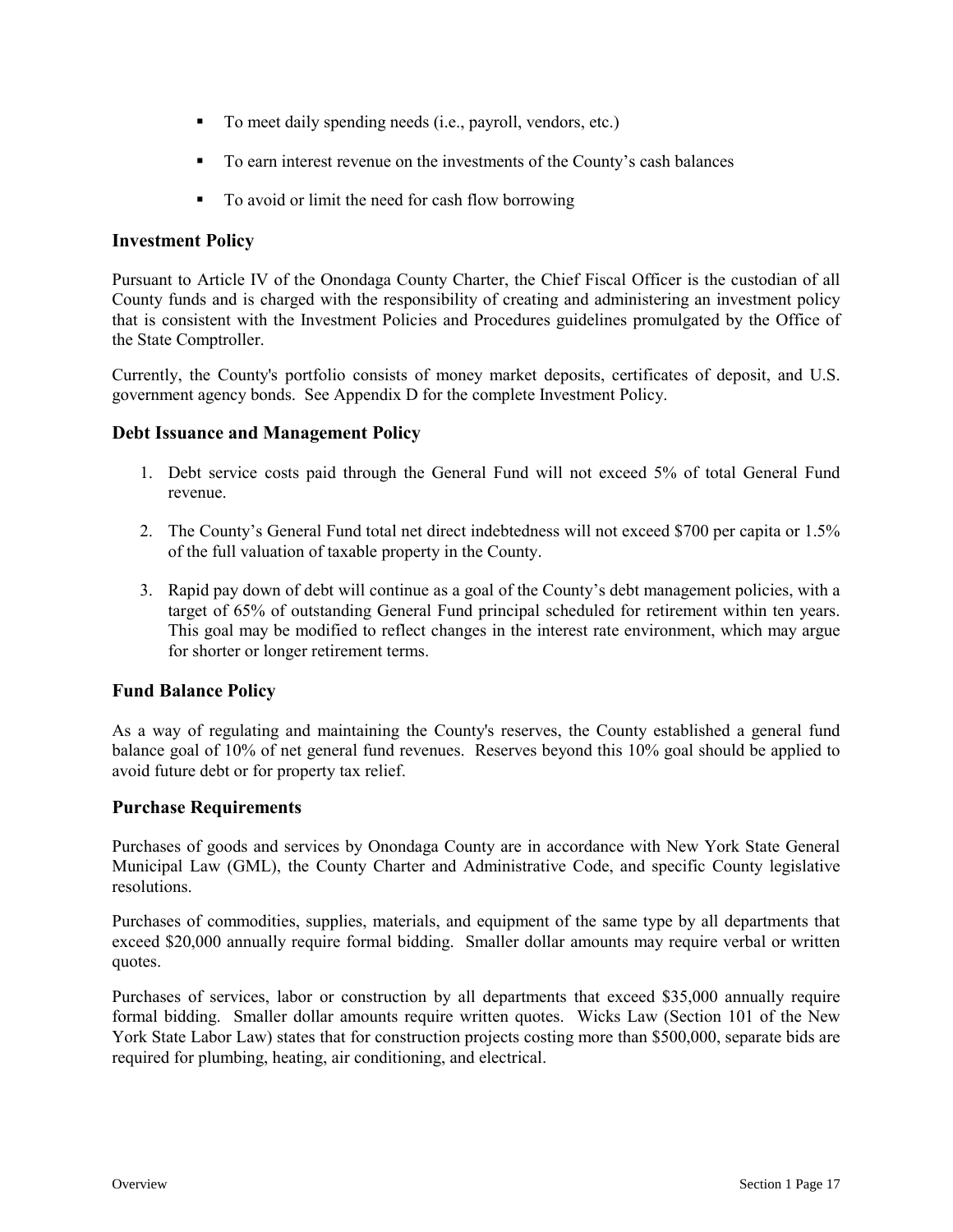The acquisition of certain products and services is required by law through State-mandated services, such as furniture, through the State Corrections Department.

In addition, products and services may be acquired through leases, state contracts, piggybacking, cooperative contracts, best value, sole sources and emergency bid waivers. Professional services involving specialized skill, training and expertise, use of professional judgment or discretion, and/or a high degree of creativity are acquired through a request for proposal (RFP).

#### **Capital Planning and Debt Management Strategies**

- 1. Where possible, capital expenditures will be funded through pay-as-you-go programs and alternative financing mechanisms, such as state loan programs and as federal pilot projects;
- 2. Reviewing operating cost and revenue implications for all proposed capital projects as a part of the annual six-year capital improvement planning process;
- 3. Maintaining an inventory of capital assets and developing plans to reduce maintenance costs and extend the useful life of the County's infrastructure, including the development and implementation of preventive maintenance programs.

See Section 6 of this document, Debt Service and Capital Planning, for an expanded discussion as well as specific debt and capital project information.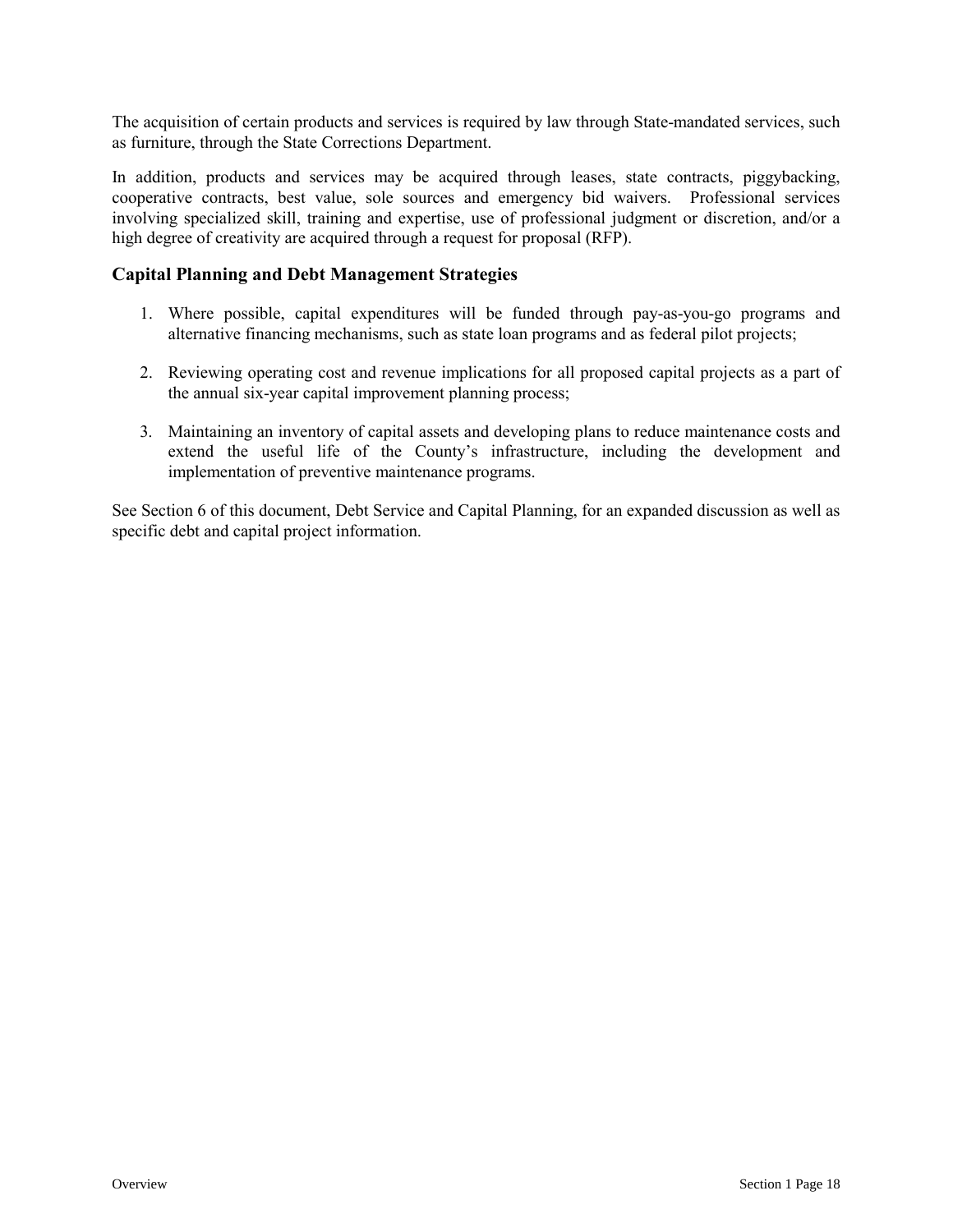## **Where the 2022 Dollars Come From**

## **Total County Revenues All Funds**





|                                    | 2020 Adopted | 2022 Adopted |
|------------------------------------|--------------|--------------|
| Property Tax Levy                  | \$157.76     | \$164.13     |
| Room Occupancy Tax                 | 7.00         | 7.36         |
| <b>Abstract Charges</b>            | 19.66        | 15.81        |
| Sales Tax - County Portion         | 286.44       | 300.28       |
| Sales Tax - Shared Portion         | 96.04        | 100.09       |
| State Aid                          | 164.22       | 157.11       |
| Federal Aid                        | 115.92       | 167.58       |
| Interdepartmental Revenue          | 141.75       | 124.85       |
| <b>Interfund Transfers</b>         | 121.85       | 118.15       |
| Sewer Unit Charge                  | 84.00        | 86.50        |
| County Svc Rev - Education         | 32.11        | 28.02        |
| County Svc Rev - Gen Gov't Support | 24.77        | 21.36        |
| Other Finance Sources              | 9.93         | 16.73        |
| All Other                          | 74.24        | 76.27        |
| <b>Total Revenue</b>               | \$1,335.69   | \$1,384.24   |